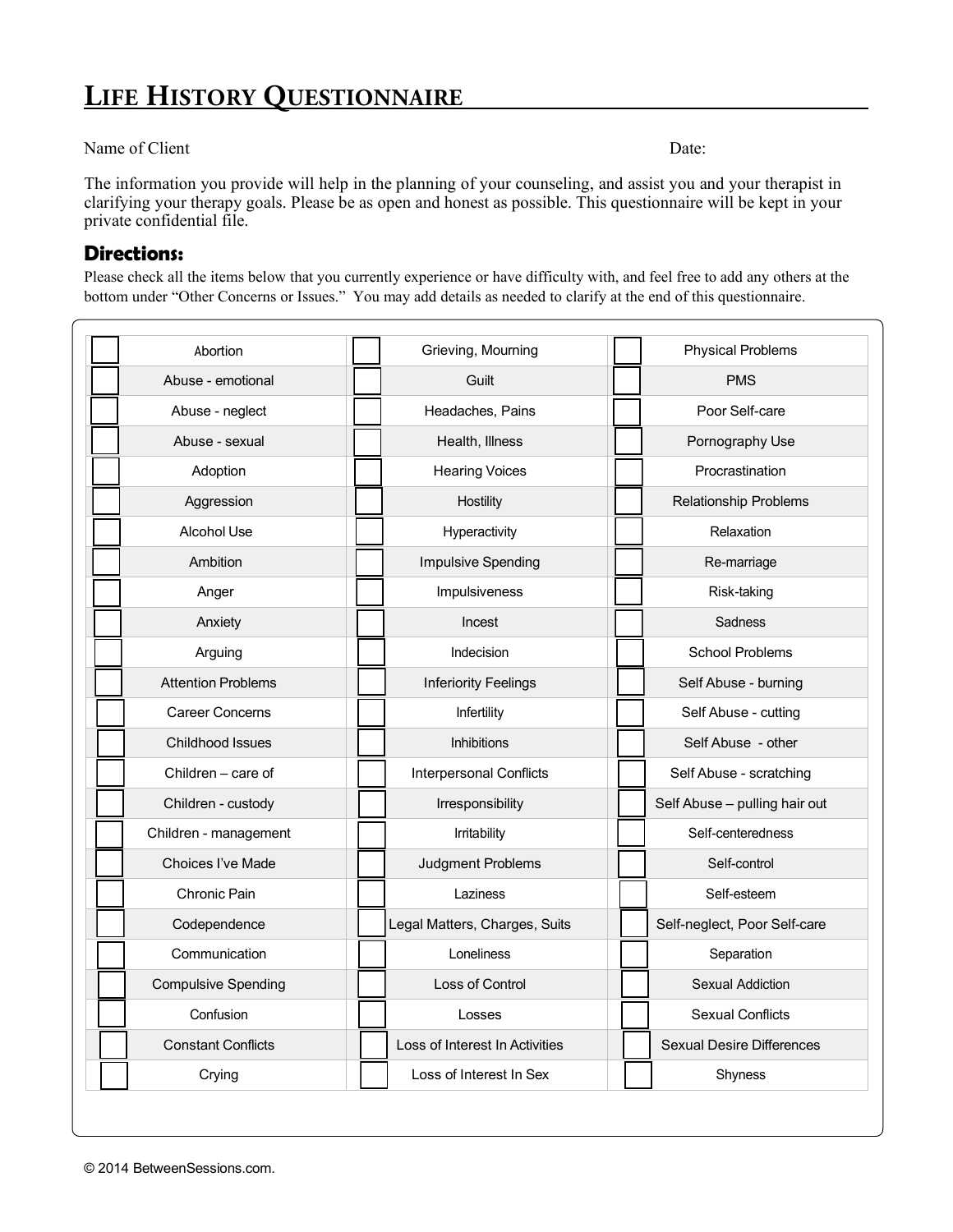| Deaths                            | Low Energy                       | Smoking                    |
|-----------------------------------|----------------------------------|----------------------------|
| Debt                              | <b>Low Frustration Tolerance</b> | Spirituality               |
| <b>Decision Making</b>            | Low Income                       | Step-parenting             |
| Dependence                        | Low Mood                         | <b>Stress</b>              |
| Depression                        | <b>Marital Conflict</b>          | Stress-management          |
| Distractibility                   | <b>Marital Distance</b>          | Suspiciousness             |
| Divorce/Separation                | Marital Infidelity/Affairs       | <b>Temper Problems</b>     |
| <b>Domestic Violence</b>          | <b>Medical Concerns</b>          | <b>Tension/Stress</b>      |
| Drug Abuse - over the counter     | <b>Memory Problems</b>           | Thought Disorganization    |
| Drug Abuse - prescription         | Menopause                        | Threats of Violence        |
| Drug Abuse - street drugs         | <b>Menstrual Problems</b>        | <b>Tiredness</b>           |
| Drug Abuse - alcohol              | Mixed feelings                   | <b>Tobacco Use</b>         |
| Education                         | Mood swings                      | Unhappiness                |
| Employment - lack of              | Motivation                       | Violence                   |
| Employment - overdoing            | Mourning                         | Violence - victim of crime |
| <b>Employment Problems</b>        | Nail-biting                      | Weight and Diet issues     |
| Employment - termination          | <b>Nervousness</b>               | Withdrawal - isolating     |
| Emptiness                         | Nightmares                       | <b>Work Problems</b>       |
| Exhaustion                        | Obsessions, Compulsions          | Worry All The Time         |
| Failure                           | Outbursts                        | Other concerns or issues:  |
| Fatigue, Low Energy               | Oversensitive to Criticism       |                            |
| Fears, Phobia                     | Oversensitive to Rejection       |                            |
| Feelings of Helplessness/Hopeless | Overweight                       |                            |
| <b>Financial Troubles</b>         | <b>Panic or Anxiety Attacks</b>  |                            |
| Friendship Problems               | Parenting                        |                            |
| Gambling                          | Perfectionism                    |                            |
| Gender Identity                   | Pessimism                        |                            |
| Goals Not Being Met               | Phobias                          |                            |

Where did you attend high school?

Did you attend college/professional school? When, where, degree earned?

Any plans to further your education?  $Yes$  No If so, when and what?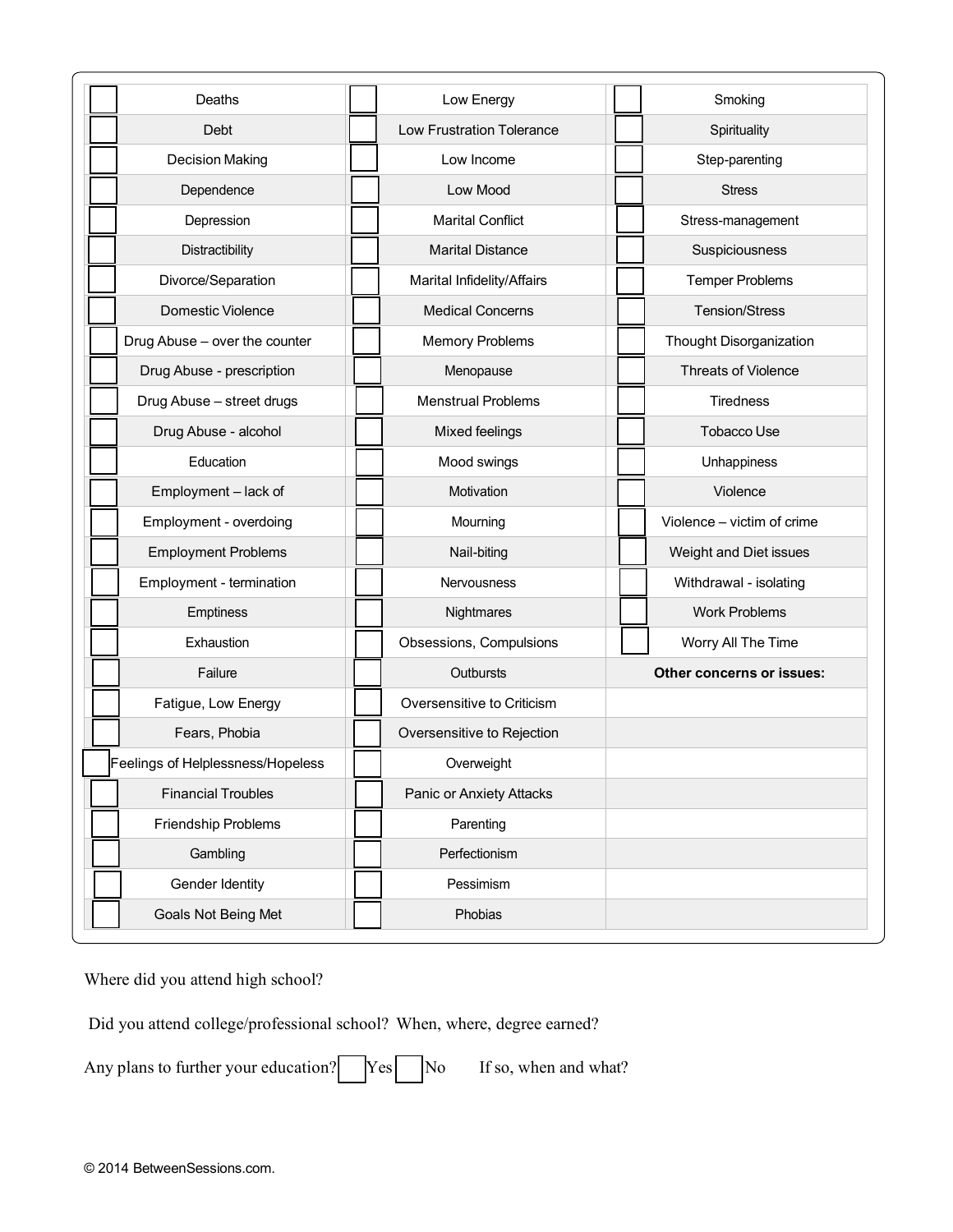| What is your ethic background?<br>African/African American<br>Asian American/Chinese/Filipino/Japanese/Korean/Vietnamese<br>East Indian/Pakistani<br>Latino/Hispanic/Mexican-American/Puerto Rican<br>Native American/Alaskan Native<br><b>1 Middle Eastern</b><br>Polynesian/Micronesian<br>White/Caucasian<br>Other (specify) |
|---------------------------------------------------------------------------------------------------------------------------------------------------------------------------------------------------------------------------------------------------------------------------------------------------------------------------------|
| How much do you identify with your ethnic heritage? (Check one):<br>A little<br>Somewhat<br>Strongly<br>Not at all<br>Moderately<br>Religious/Spiritual preference:                                                                                                                                                             |
| or spiritual person? $\begin{bmatrix} \n\end{bmatrix}$ $\begin{bmatrix} \n\end{bmatrix}$ $\begin{bmatrix} \n\end{bmatrix}$ No<br>Do you consider yourself a religious person?   Yes No<br>Comment:                                                                                                                              |
| Faith: Group/Denomination in which you were raised:<br>Current Congregation: How active are you?<br>Inactive<br>Slightly<br>Moderate<br>Very                                                                                                                                                                                    |
| Does your family speak a language other than English at home? (Check one):<br>Sometimes<br>Not at all<br>Very little<br>Frequently<br>Always<br>If "Sometimes" to "Always", what language is spoken?                                                                                                                            |
| Were you and both your biological parents born in the United States? Yes<br>Unsure<br>$\overline{\rm No}$<br>If no, who was foreign-born, where and what was the approximate age of immigration to the USA? (e.g.<br>myself, Korea, 12; father Korea, 40; etc.)                                                                 |
|                                                                                                                                                                                                                                                                                                                                 |
| Have you seen another therapist before?<br>Yes<br>If yes, who did you see?                                                                                                                                                                                                                                                      |
| Have you ever been hospitalized for psychological/emotional difficulties?   Yes<br>$\overline{\rm No}$<br>If yes, please note dates of hospitalization                                                                                                                                                                          |
| Are you or have you been on any medication for your psychological problems? $\Box$ Yes $\Box$ No<br>If yes, please note the type of medication, the dosage, and the dates you used this medication                                                                                                                              |
|                                                                                                                                                                                                                                                                                                                                 |
|                                                                                                                                                                                                                                                                                                                                 |
|                                                                                                                                                                                                                                                                                                                                 |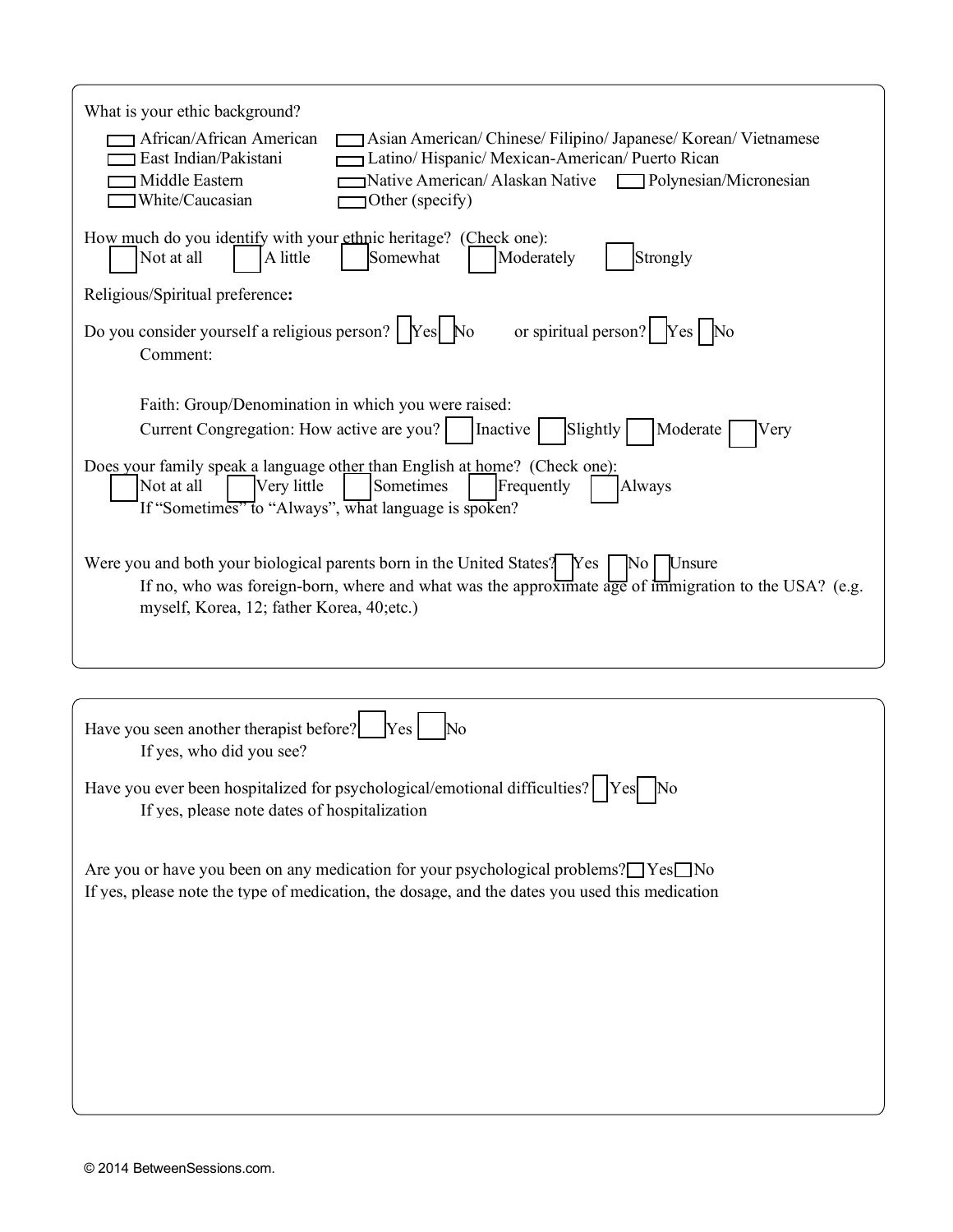| Briefly describe the problem that brought you here.                                                                                    |  |
|----------------------------------------------------------------------------------------------------------------------------------------|--|
|                                                                                                                                        |  |
|                                                                                                                                        |  |
| Problem Intensity: How would you rate the intensity of the problem or concern that brought you in? (Circle the<br>appropriate number): |  |
| Moderately intense<br>Extremely intense<br>Not intense                                                                                 |  |
| Problem Duration: Approximately how long have you had the current problem (in months or years)?                                        |  |
| Coping Strategies: In what ways have you attempted to cope with this problem?                                                          |  |
| Expectations: What do you hope to accomplish by coming to therapy? Be as specific as possible.                                         |  |
|                                                                                                                                        |  |
|                                                                                                                                        |  |
|                                                                                                                                        |  |
|                                                                                                                                        |  |
|                                                                                                                                        |  |
| Have you been married/partnered before?   Yes   No<br>If yes, when and for how long?                                                   |  |
| Please list the names of your children or dependents.                                                                                  |  |
| Names of Children<br>Date of Birth<br>Lives With You?<br>Age<br>No<br>Yes                                                              |  |
| No<br>Yes                                                                                                                              |  |
| Yes<br>No                                                                                                                              |  |
| No<br>Yes<br>Yes<br>No                                                                                                                 |  |
| List others who may live with you including their ages and occupations (e.g. brother 16, student, mother-in-<br>law $55$ , etc.)       |  |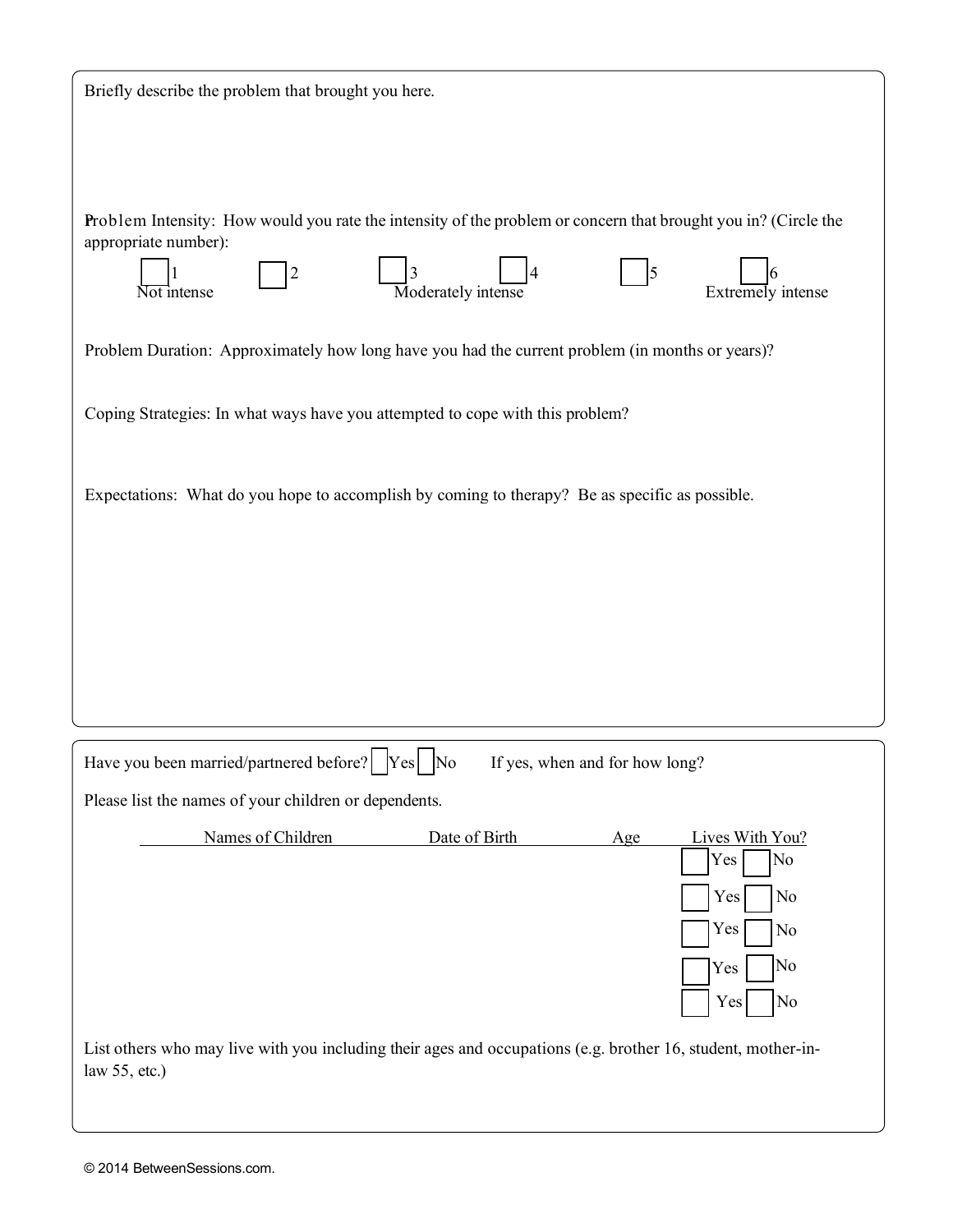Please check any past, present, or impending special problems in your family:

| Deaths                      | Divorce                                                      | $\Box$ Frequent relocations |
|-----------------------------|--------------------------------------------------------------|-----------------------------|
| $\Box$ Serious illness      | Debilitating injuries/disabilities                           | Alcohol/drug abuse          |
| $\Box$ Psychiatric disorder | Physical/sexual abuse                                        | $\Box$ Legal problems       |
|                             | Financial crisis/unemployment<br>Attempted/completed suicide | Eating disorders            |
| $\Box$ Other                |                                                              |                             |
| ∃Other                      |                                                              |                             |
| 10ther                      |                                                              |                             |

Please specify family member(s), with special problems, and approximate year of occurrence (e.g. mother, serious illness, 1998.)

Would you like anyone else involved in the counseling with you? (family members, friends, etc.)

Is there a concern about violence in your life today (either from you or towards you)? Please explain:

| Have you personally experienced significant family abuse?<br>Physical<br>Emotional<br>None<br>Sexual<br>Unsure                                          |
|---------------------------------------------------------------------------------------------------------------------------------------------------------|
| Have you personally experienced legal problems?<br><b>Yes</b><br>No                                                                                     |
| Did you experience learning problems in elementary or high school? (Check one):<br>A little<br>Substantial<br>Some<br>None<br>Lots, constant struggle   |
| In general, how happy or adjusted were you growing up? (Check one):<br>A little<br>About average<br>Not at all<br>Substantial<br>Completely             |
| How much is your family a source of emotional support for you now? (Check one):<br>A little<br>Substantial<br>Somewhat<br>None<br>Very strong           |
| How much conflict in values do vou currently experience with your parents? (Check one):<br>Moderate<br>Very little or none<br>Strong<br>Some<br>Extreme |
| Who in your family do you currently feel closest to?                                                                                                    |

Who in your family do you currently feel closest to?

Most distant from? In most conflict with?

If you are married or in a committed relationship, are you currently in the process of separation or divorce? Please specify: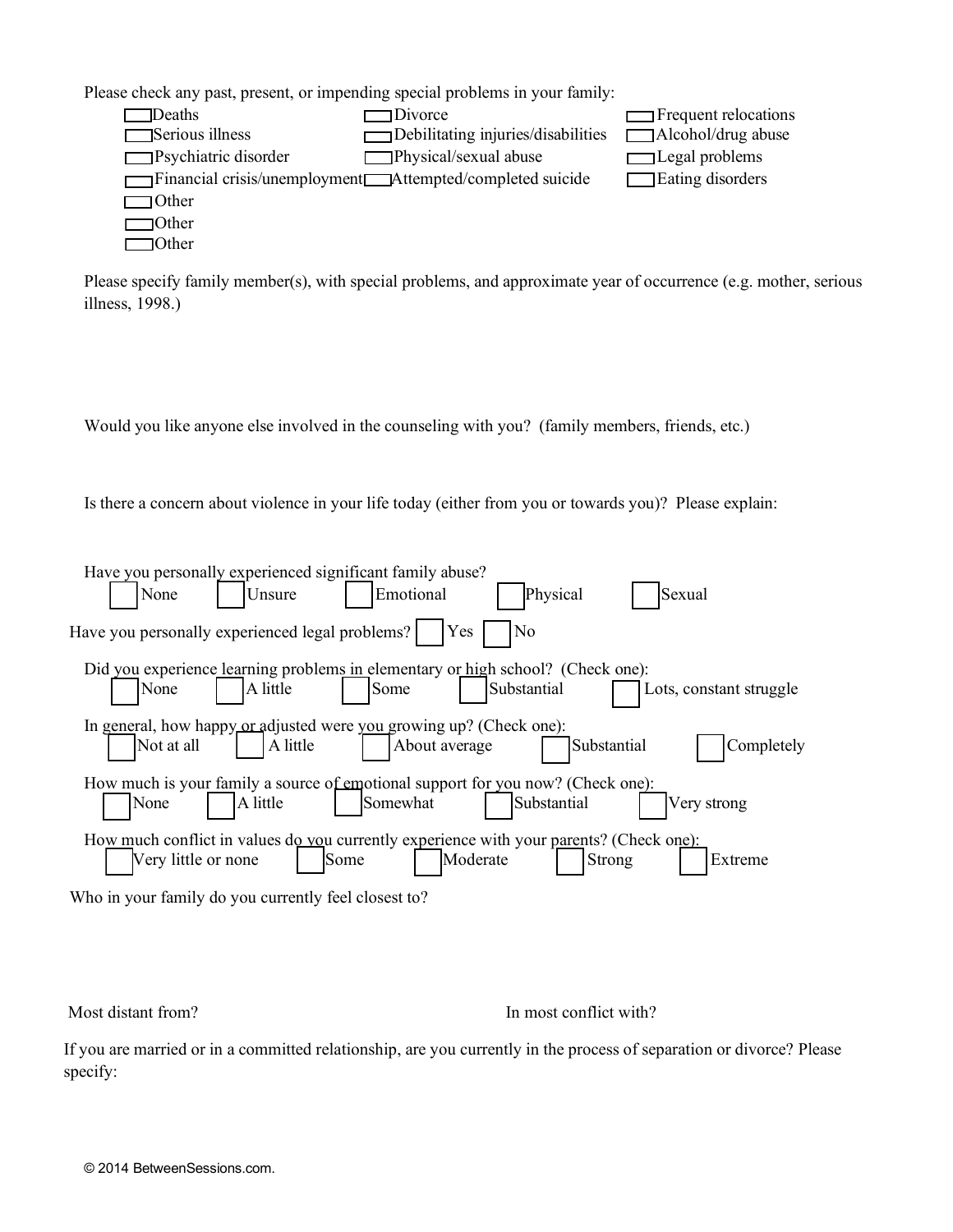| What is the length of time apart?                                                                                                                                                                                                |
|----------------------------------------------------------------------------------------------------------------------------------------------------------------------------------------------------------------------------------|
| How committed are you to making your marriage/relationship work?                                                                                                                                                                 |
| What changes are you willing to make for the sake of your marriage/relationship?                                                                                                                                                 |
| Describe any concerns regarding sexual or emotional intimacy with your spouse/partner.                                                                                                                                           |
| Please list any other information that you believe will be helpful for your therapist to know.                                                                                                                                   |
|                                                                                                                                                                                                                                  |
|                                                                                                                                                                                                                                  |
|                                                                                                                                                                                                                                  |
|                                                                                                                                                                                                                                  |
| Satisfactory<br>Unsatisfactory<br>Very good<br>How is your physical health at present?   Poor  <br>Good                                                                                                                          |
| Please list any persistent physical symptoms or health concerns (e.g. chronic pain, diabetes, headaches, etc.)                                                                                                                   |
| Are you presently taking any prescribed or non-prescribed medication?<br>No<br>Yes                                                                                                                                               |
| Please indicate                                                                                                                                                                                                                  |
| Are you having any problems with your sleep habits?<br>Yes<br>No<br>If yes, check where applicable: Sleeping too little<br>$\Box$ Sleeping too much $\Box$ Poor quality sleep<br>Disturbing dreams<br>$\Box$ Other               |
| About how long each time?<br>How many times per week do you exercise?                                                                                                                                                            |
| Are you having any difficulty with appetite or eating habits?<br>Yes<br>No<br>If yes, check where applicable Eating less Electing more Elements Poor appetite<br>Making myself vomit Significant weight change (last two months) |
| Do you regularly use alcohol? $\sqrt{\frac{1}{1 + \frac{1}{1}}\left[\frac{1}{1 + \frac{1}{1}}\right]}$<br>In a typical month, how often do you have four or more drinks in a 24 hour period?                                     |

| © 2014 BetweenSessions.com. |  |
|-----------------------------|--|
|-----------------------------|--|